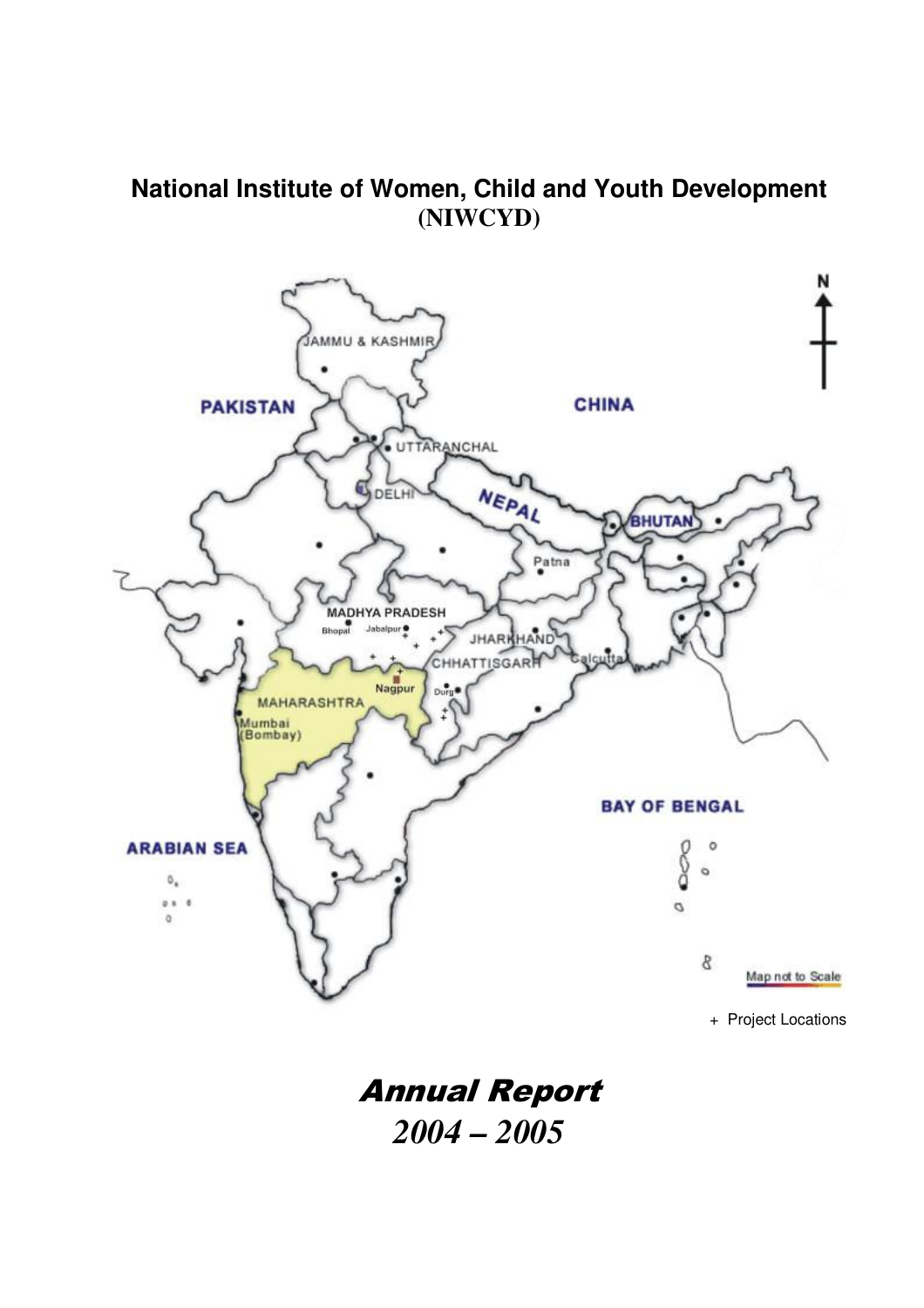#### **Introduction :**

National *Institute* of Women, Child and Youth Development (NIWCYD) was established in 1982 and registered under the Society Registration Act 1860 in the year 1985. The organization is of an all India character. Presently it is working in three states viz. Maharashtra, Madhya Pradesh and Chhatisgarh. The major programmes of the organization are going on in remote and tribal pockets of Madhya Pradesh and Chhatisgarh.

The objectives of the Institute are :

- working for overall development of women, children and youth and empowering them for the purpose of obtaining their participation in the process of their own development,
- developing skills and leadership potential of rural and tribal youth,
- improving self sufficiency of people living in remote areas of the country by their social and political empowerment through Panchayat Raj Institutions and local CBOs without drastically altering their life styles and
- undertaking activities related to Natural Resource Management including soil and water development and conservation.

#### **Vision :**

NIWCYD aims to be an instrument of tribal and rural development through the process of complete empowerment of the beneficiaries which will render them self sufficient, thereby reducing or eliminating their dependence on external support for any issue or difficulty they may face.

The guiding philosophy of NIWCYD's efforts has been to utilize natural resources real and potential, those are available locally and enable sustainable development and empower the community based organizations to fight for the local issues to safeguard the rights of the poor and the tribal.

## **Core Issues being addressed by NIWCYD**

- Livelihood issue of the tribals through Natural Resource Management<br>Extremathening of Community Rased Organisations and Panchavati Rail
- Strengthening of Community Based Organisations and Panchayati Raj Institutions
- **Political and Economic empowerment of the women**
- Reducing the Child Mortality
- Child rights campaign
- Campaign against girl child labor

#### **Population Focus :**

- Work of NIWCYD revolves basically in the rural and remote tribal areas with the focus on:
- **Ethnic groups viz., Baigas, Gonds, Korkus, Mowasi and Madias.**
- **Scheduled Caste and Scheduled Tribe children**
- Delinquent, neglected and street children.
- Child labour working in the stone hazardous situation with the special focus on girl child labour.
- New born and
- Women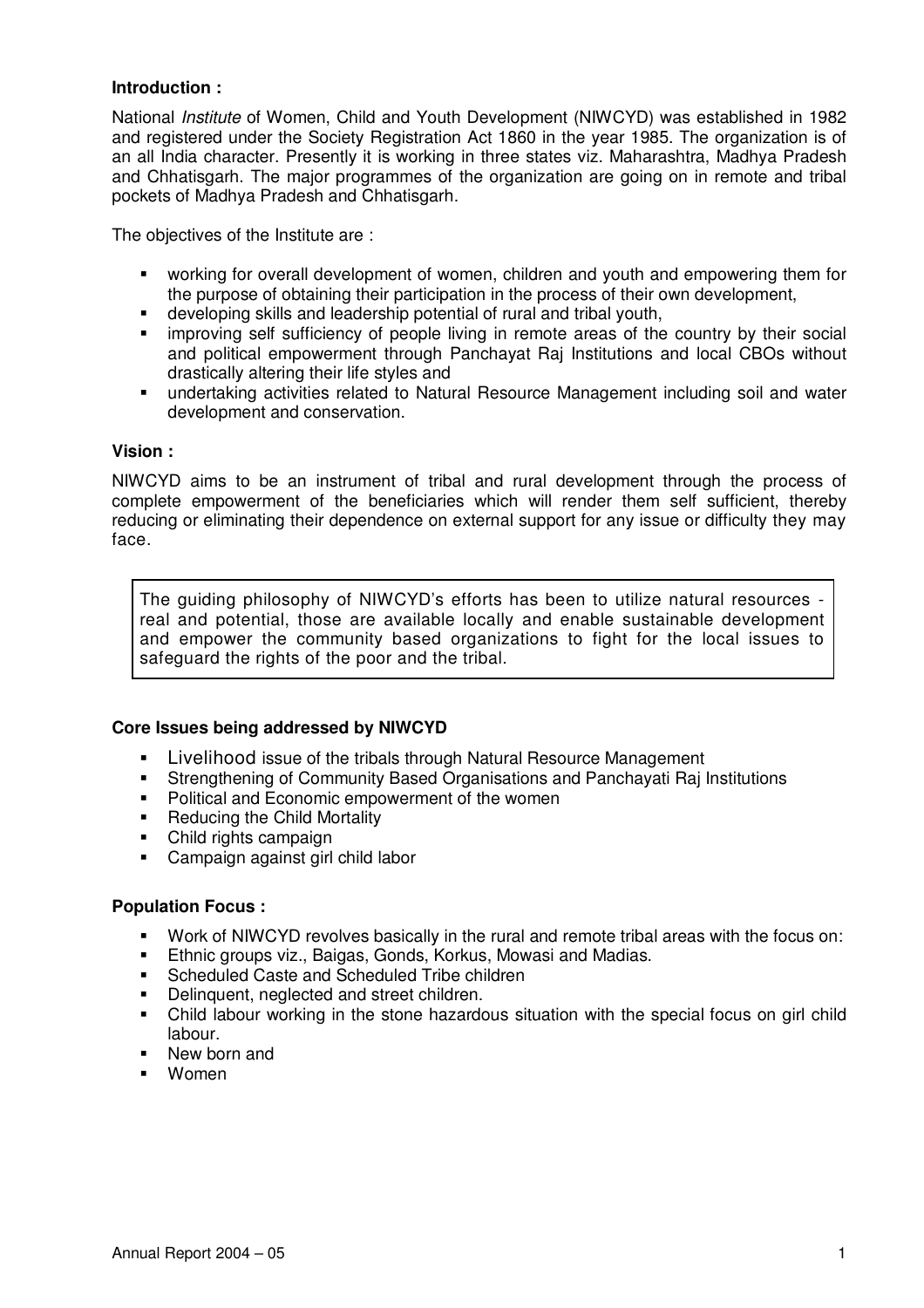## **Present Area of Operation :**

| <b>States</b>  | <b>Districts</b>                                                                            |  |  |
|----------------|---------------------------------------------------------------------------------------------|--|--|
| Madhya Pradesh | Dindori, Mandla, Betul, Chhindwara, Jabalpur<br>$\bullet$<br>(5 Districts) and Bhopal city. |  |  |
| Maharashtra    | Nagpur, Bhandara and Yeotmal<br>$\bullet$<br>(3 Districts)                                  |  |  |
| Chhatisgarh    | Kanker and Jagdalpur<br>(2 Districts)                                                       |  |  |

## **No. of Villages Covered :**

| Madhya Pradesh                           | $\sim 100$ | 700 Villages of Mahakoshal Region - Tribal Pocket |  |  |  |  |
|------------------------------------------|------------|---------------------------------------------------|--|--|--|--|
| Maharashtra                              | $\sim 100$ | 25 villages of Vidarbha Region - Rural Pocket     |  |  |  |  |
| Chhatisgarh                              | $\sim 100$ | 25 Villages of Bastar Region – Tribal Pocket      |  |  |  |  |
| 25 Slum areas of Nagpur and Bhopal city. |            |                                                   |  |  |  |  |

NIWCYD is reaching a population of about 4 lakhs through its different projects in three states of Madhya Pradesh, Chhattisgarh and Vidarbha in Maharashtra. NIWCYDs projectwise interventions in different areas are briefly described below.

# *Integrated Rural and Tribal Development Projects*

## **Tribal Peoples' Organisation with Agricultural Development in Madhya Pradesh & Chhattisgargh (India)**

This project is being implemented in the 30 villages of Jabalpur, Chhindwara and Kanker districts in the states of Madhya Pradesh and Chhattisgarh respectively from September 2002 with the support of Terre des Hommes (TdH), Pune. The total population covered is 11,236 in 2,079 families.

The overall goal of this project is "To improve the status of life of the rural and tribal community through the twin interventions of Natural Resource Management (Soil Water Conservation) and Capacity Building"

And for doing so

- **IMPROVE QUALITY OF the natural livelihood resources available in order to improve the food** security of the people
- Expose the community to technical and knowledge inputs to enhance agricultural yield
- Increase awareness of the community of their basic and inalienable rights<br> **Build community structures to take charge of all forms of development**
- Build community structures to take charge of all forms of development
- **Foster economic activities for empowerment**
- **Empower women and increase their role in the village level decision making**
- **IMPROVE the quality of life for the children especially those who are neglected and are** working.

To achieve the above objectives following programmes were undertaken: Land and water development, strengthening of grain and seed banks, non formal education (NFE) centres for drop out children, campaign against girl child labour, women empowerment and capacity building of staff and village committees.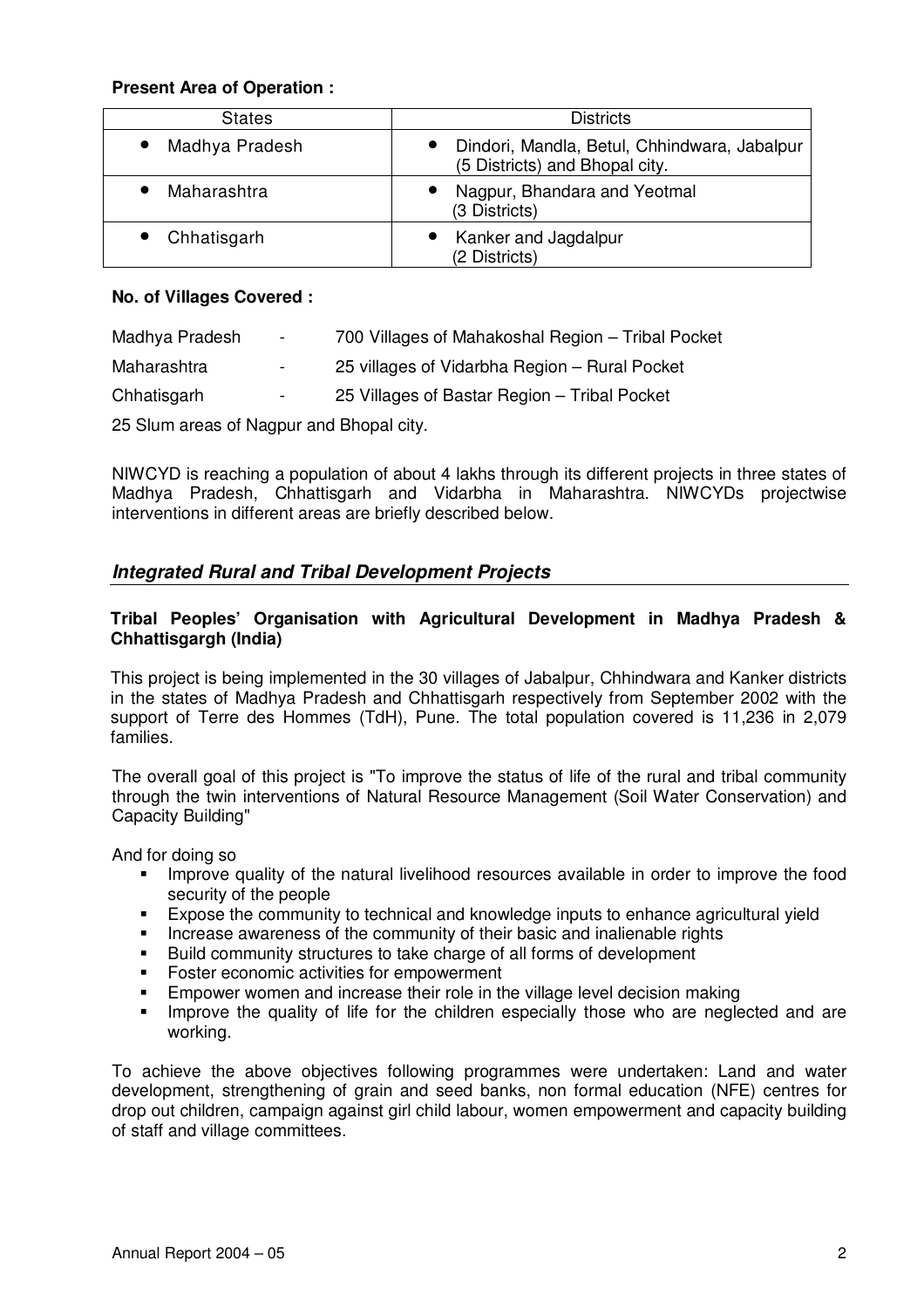The results achieved can be listed as -

Land Economy : 416 acres of farm land in 30 villages developed. Due to land development activity the cultivable area of the farms have increased along with increase in water retention capacity. As a result 836 families have befitted by the first phase of the work.

- **Farm productivity has increased by 30 % in 20 villages.**
- Abut 221.5 acres of agriculture land can now be used for second crop leading to increase in the farm produce.
- 829 families benefited from seed bank. Thus they could not only do their timely sowing but also got out of the exploitation by big farmers and traders
- Landless families not only got the job of SWC but also took advantage of the grain bank

Water Management :

- Potable water is now available for 268 families due to water wells and spring development. Four wells, three springs, one lake and 32 temporary water structures constructed
- 390 families have started cultivation of second crop due to irrigation facilities developed under this project. 12 villages used the diesel pump for irrigation
- There is sufficient availability of water for cattle in 5 villages due to temporary canals

Women empowerment :

- 60 SHGs formed, Rs. 2,25,372/- collected.
- The Self Help Groups have not only empowered women economically but also provided them with a political and social space in the community. This has developed their self image and have given them confidence to raise their issue in the village council.
- Following the training, about 29 women have already initiated horticulture and goat rearing for income generation.

Rural Organizational Structure

- Rs. 2,93,656/- generated as village fund in 30 villages.
- 40 families benefited from village funds and got out of the clutches of money lenders.<br>278 families benefited from grain and seed banks. 325 quintals of seeds and grain
- 278 families benefited from grain and seed banks. 325 quintals of seeds and grains collected.
- The village council has been revived and has started regular meetings to discuss issues concerning them
- Panchayat members have started raising about their felt need before the Local Government authorities.
- Women village council leaders (Sarpanch) have started actively participating in the village meetings and they are no more a proxy.
- Learning and management committee has been actively taking part in identifying the issues concerning the village and planning the programme. They are also gradually getting involved in the management of the community assets and participatory monitoring of the project.

Educational programme for children :

- 696 children attending 30 NFE classes
- Due to NFE centre there is increased level of awareness and motivation among the parents to send their children for education
- About 297 children through educational campaigns have started attending regular school including 50 % girls
- The normal attendance in the NFE centre is about 75 80%
- Due to NFE centres, gradually slow learners are moving in the mainstream school. So far about 22 % children from NFE have already joined the normal school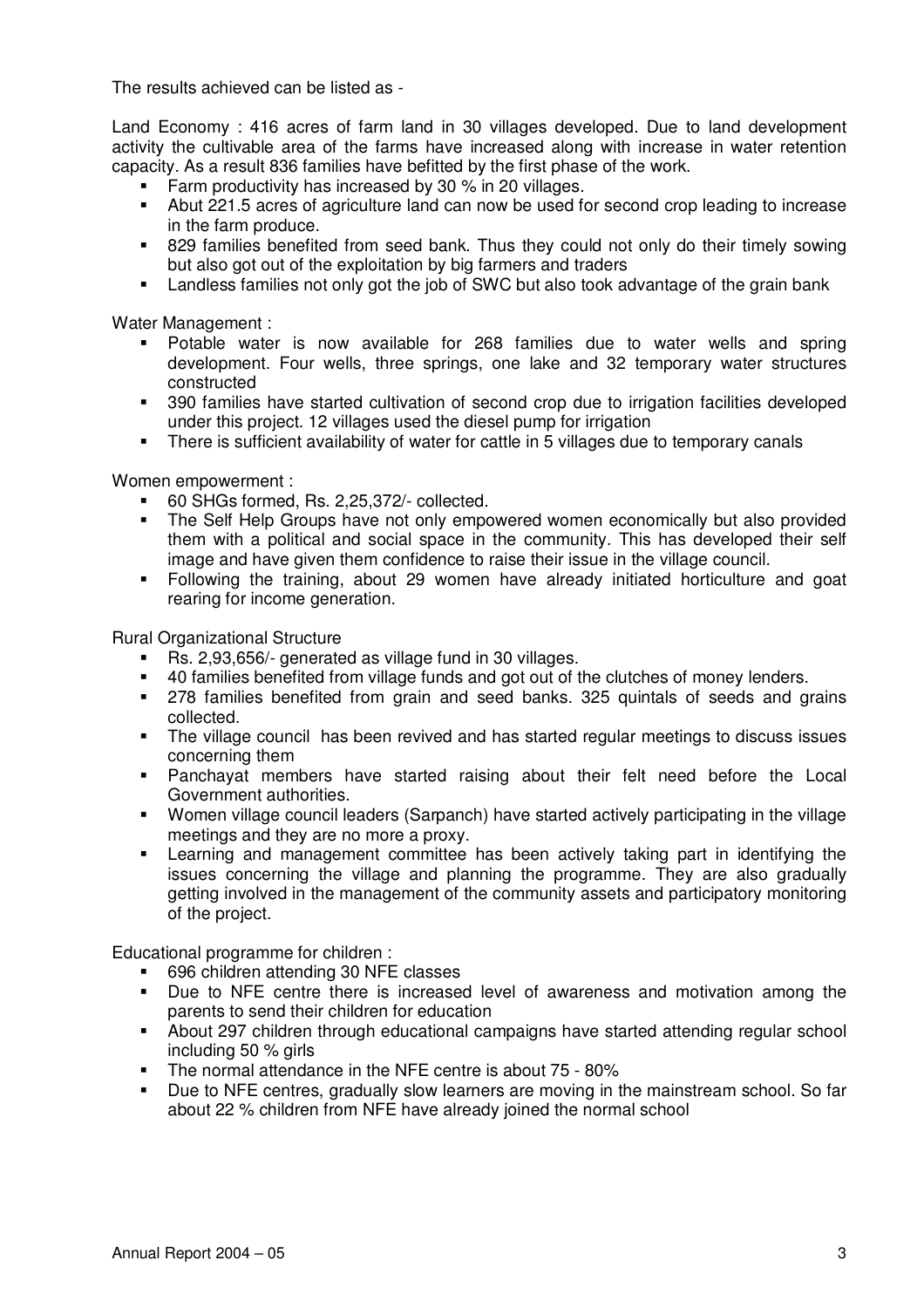Support programme for girls :

- There is a greater awareness among 250 families about the ill effect of child labour
- Critical awareness has been created among the girl child labourers about the adverse affect of child labour on their personality and development
- As a result about 92 girls have stopped going to stone crusher units and migration for agriculture labour
- As an alternative to child labour the girls have been involved in collective tailoring and horticulture with the moral support from their families

Staff Capacity building :

 Different trainings have led to a better planning and effective implementation of the programmes as well as proper documentation of the work.

Major achievements can be listed as -

- The availability of 105,553 person days of work generated in the area has reduced forced migration of people by 65%
- Due to the consentization process and counseling there is greater change in the thinking of the families of girl child labourers to release them form hazardous work of stone crushing units. As a result 75 girls have stopped working in the crushing unit and started group IGP activities.
- For the first time the women have started attending an participating the village council meetings.

Challenges Ahead :

It is a big challenge to release the girl children from the child labour, keeping in mind the geopolitical context wherein the project area of Jabalpur is quite influenced by the nearby city life and people do long for more than just a basic needs. Moreover, there is a pressure from the crusher unit lobby to lure more girls into labour. Therefore, it is a big challenge to create a solid, economically attractive and viable self employment in the area.

## **Rural Development Programme in the tribal belt of Madhya Pradesh**

This project is being implemented with partnership of AWO, Germany. From Jan. 2003 six more villages were added to the previous five villages of Samnapur block of Dindori district in MP. Population of 2,831 covering 556 families (mostly Baiga) are benefited in 11 villages.

The activities carried out during the year are –

- Capacity building of village organisations
- Soil Water Conservation
- Sustainable agriculture
- Income generation programmes
- Farm and Forest produce collection
- **NFE Centres**
- **Health programme**

The results achieved are –

- 655 families developed 163 acres of land in five villages.
- Stream bunding done in three villages. 27 farmers cultivated second crop using diesel pumps.
- The stock in grain and seed banks has increased to 123 quintals in 12 villages.
- **People generated village fund of Rs. 11,42,454/- through voluntary labour.**
- 85 families took loan of Rs. 1,35,000/- for different agricultural activities.
- 57 quintals of vermi-compost produced and used for organic farming by 30 farmers
- 140 out of school children benefited through NFE classes
- **17 TBAs trained for conducting safe deliveries**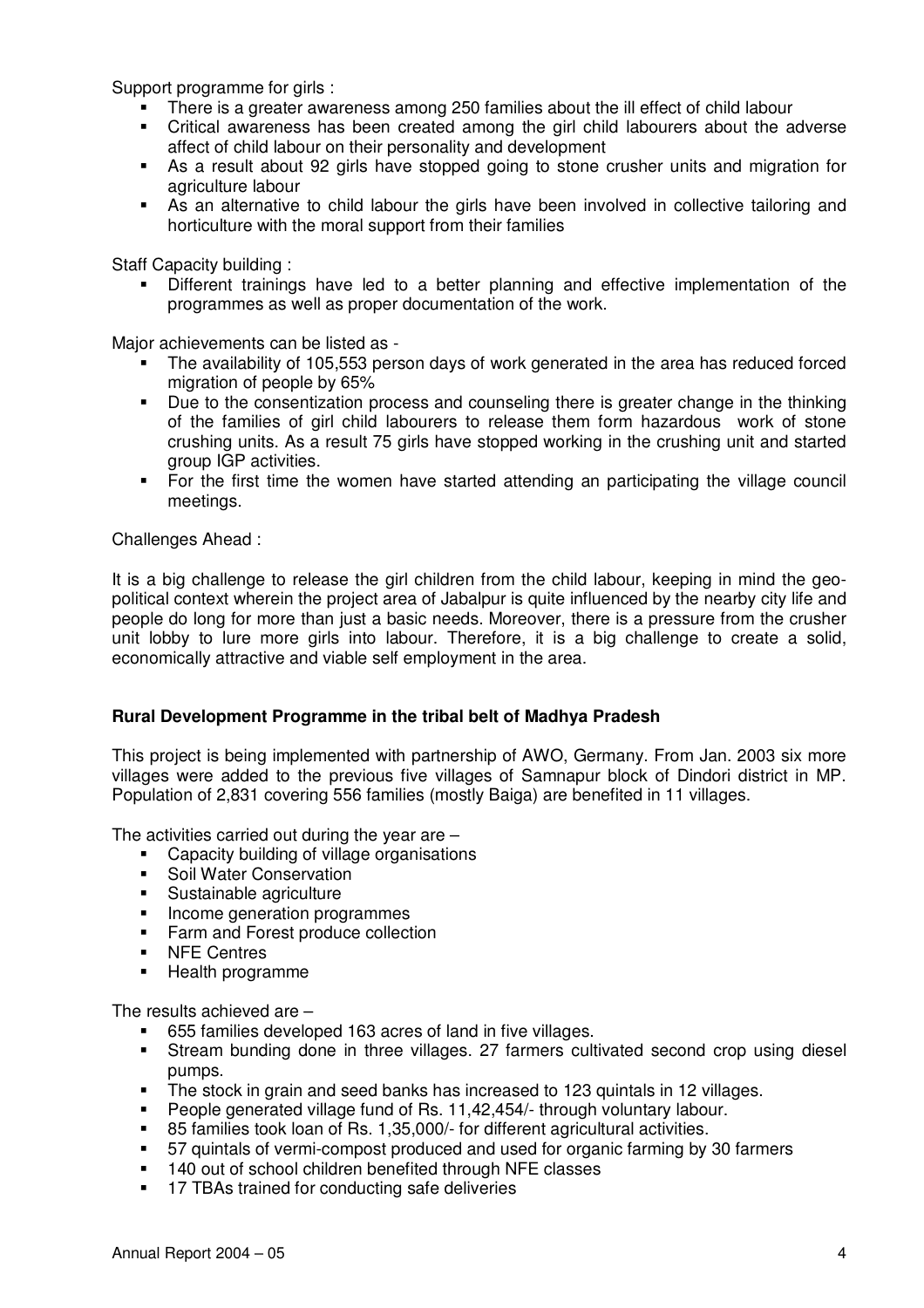316 patients treated through health camps. Most of the people were suffering from Malaria.

Through this programme exploitation from moneylenders and middle men has decrease. Crop productivity has increased by  $30 - 40$  % in treated land. Farmers are motivated to take second crop. Functioning of schools and Aanganwadi have improved due to intervention of village committees.

## **Sustainable Adivasi Integrated Development (SAID) Programme**

Under the SAID Programme institutional building and capacity building of village institutions was done. Following training and exposure were organised in Dindori district –

- **Orientation Training to Forest Management**
- **Indigenous seed collection**<br>**Exposure visit on NBM and**
- Exposure visit on NRM and Gender Mainstreaming
- Capacity Building on management of grain and seed bank
- **Demonstration on Vermi Compost and bio dung**
- **•** Dona Pattal Training
- Designing and strategizing SHG federation development for market access and trade of NTFP and agriculture produce
- Orientation training of Self-help groups
- **Training on NTFP**
- **Joint meeting with Forest department**
- Meetings Interface between community leaders, PRI and government officials

#### **Staff capacity building**

- **•** Process Documentation
- Forest Policy and Law
- Community mobilization and village institution development
- **Legal Training**
- Watershed development
- **Disaster Management**
- **Gender**

The impact of work in 36 villages of Amarpur and Baiga Chak area of Dindori district is as follows:

- Land leveling on 286 acres of land belonging to 626 families in 24 villages
- Stone bunding on 35 acres of land in 8 villages belonging to 112 families.<br>Earth bunding on 108 acres of land belonging to 157 families in 11 villages
- Earth bunding on108 acres of land belonging to 157 families in 11 villages.
- **16 water structures have been created in the project area.**
- 249 people from 38 families got access to safe drinking water. Women of these 38 families got relief from bringing the water for household purpose from far off distance.
- Landless families got the work in the villages thus preventing their migration in search work.
- In 10 villages of Baiga Chak area and In 7 villages of Amarpur area people have started taking second crop.
- 25 families from 5 villages have irrigated 29 acres of land in five villages
- Village fund has been generated in all the project villages through land and water resources development work.
- In village Samhar and Amgaon of Amarpur field area people got permanent titles of their lands. In revenue villages the process of renovation of the land titles of 1000 families has been initiated.
- In every village 5 to 6 families are engaged in kitchen gardening and vegetable farming.
- Food grain security increased to  $8 10$  months from  $4 5$  months.
- Stony and unused land converted for farming.
- 25 % families started taking second crop.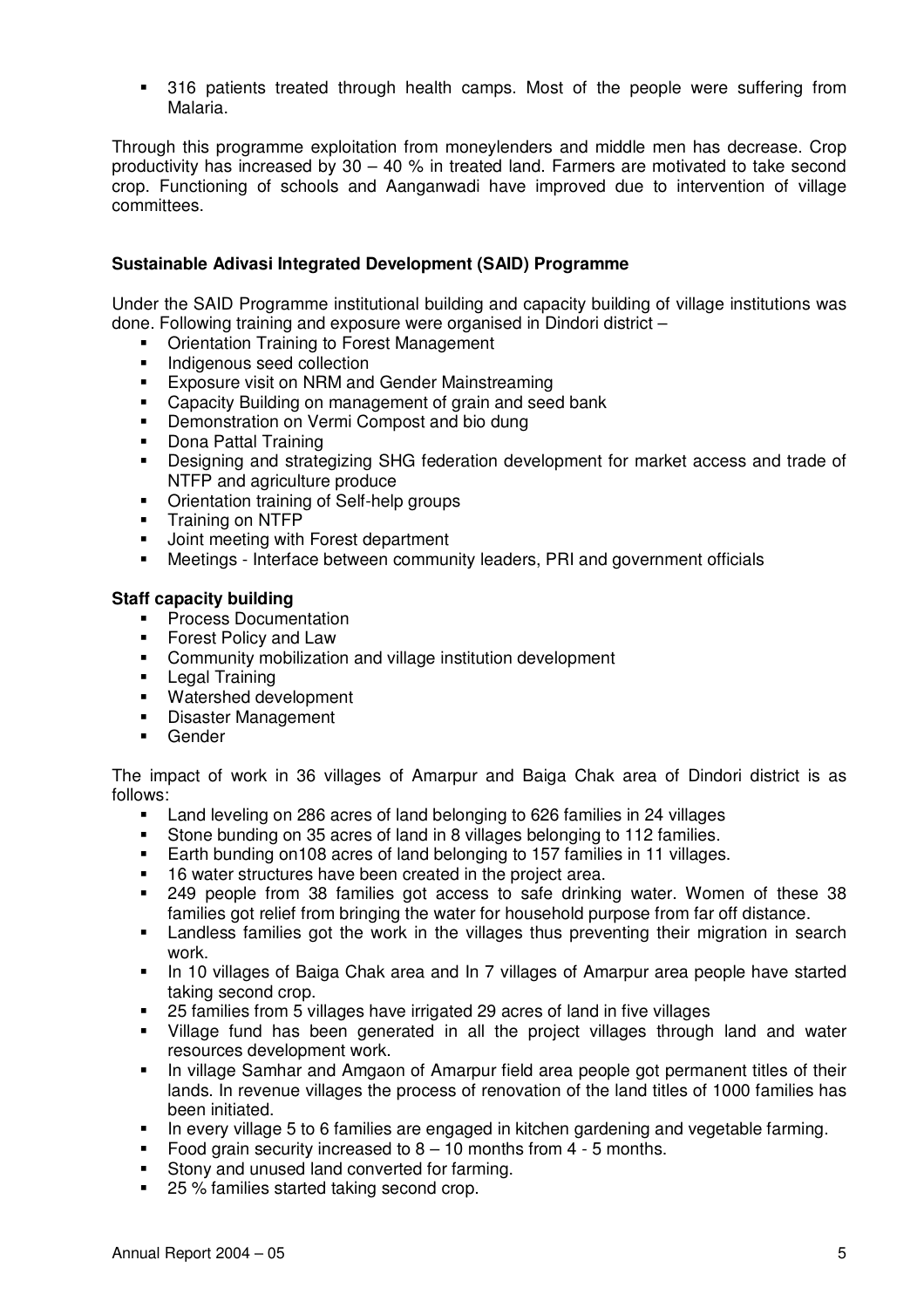- Timely availability of Seed, food grains and cash helped in timely sowing and harvesting the crops thereby increasing the crop productivity.
- Exploitation from money lenders reduced to the extent of  $80 90$  %
- Adjoining villages demanded for similar work from Panchayat and government
- Forest department and some active Panchayats initiated similar activities through Forest Committees (Van Samiti) and Panchayat funds.
- In some villages families adopted land development activity on their own
- SHG members initiated collection of agricultural cash crop and are involved in seed and grain bank management
- SHG members playing active role in Panchayat
- **Participation of women in Gramsabha has increased from 5 % to 45 50 %**

In **Chhindwara** district the SAID Programme was continued in five villages covering 2,337 people (mostly Mowasi tribals). Following results were achieved :

- As per plan 250 acres of land treated, and brought under cultivation
- Fallow land brought under cultivation.<br>• 2 diesel numns and nines provided f
- 2 diesel pumps and pipes provided from additional budget. Pumps have been used for small kitchen gardening purpose. Second crop was available to 18 families.
- Bio dung pits prepared by 65 families from 5 villages
- Vermi-compost pits prepared by 36 families from 5 villages
- 42 quintals collected in grain banks and seed banks. 123 families benefited
- Five women SHGs formed. Rs. 7,835/- deposited. Internal lending of Rs. 2300/- done
- 1,615 fruit plants planted done by 249 families
- The field training organised for workers and villagers
- Knowledge of workers and villagers upgraded on soil and water conservation.
- Participants learnt different watershed area treatment techniques like CC, FB, CB, RFB grass seeding and farm contour bunding.
- Knowledge of the members of the grain and seeds bank committees updated on the storage and management of grain and seeds bank.

# **Drought Relief**

Drought relief work continued in 12 villages of Amarpur block under food for work programme which was started in the previous year. 219 families benefited. The work was completed in June 2004.

## **Community Development Project - Kanker**

This is a ongoing project supported by IGSSS. The project is being implemented in 11 tribal villages in Kanker district of Chhattisgarh. The objectives of the project are to strengthen the peoples' organasition and SHG and facilitate to improve the economic conditions of the tribals.

- Land development carried out by 71 families in 5 villages covering 2,30,562 cubic ft. The community voluntarily contributed 50 % of the cost of the work by way of labour.
- 7 new women SHG groups formed in 10 villages. The total SHGs are now 23 and the deposits have increased to Rs. 1,10,300/- in their bank accounts.
- 10 SHGs strengthened the *Mahua* and Tamarind trade. They earned an income of Rs. 24,549/-.
- Two more fair price shop started by VDC members in another two villages taking the total shops to four.
- Stock in the seed and grain banks increased to 25 quintals of paddy seed. This activity is going on in 6 villages.
- Two SHGs initiated fisheries and one group started piggery unit with government's support.
- **10 TBAs trained for conducting safe delivery.**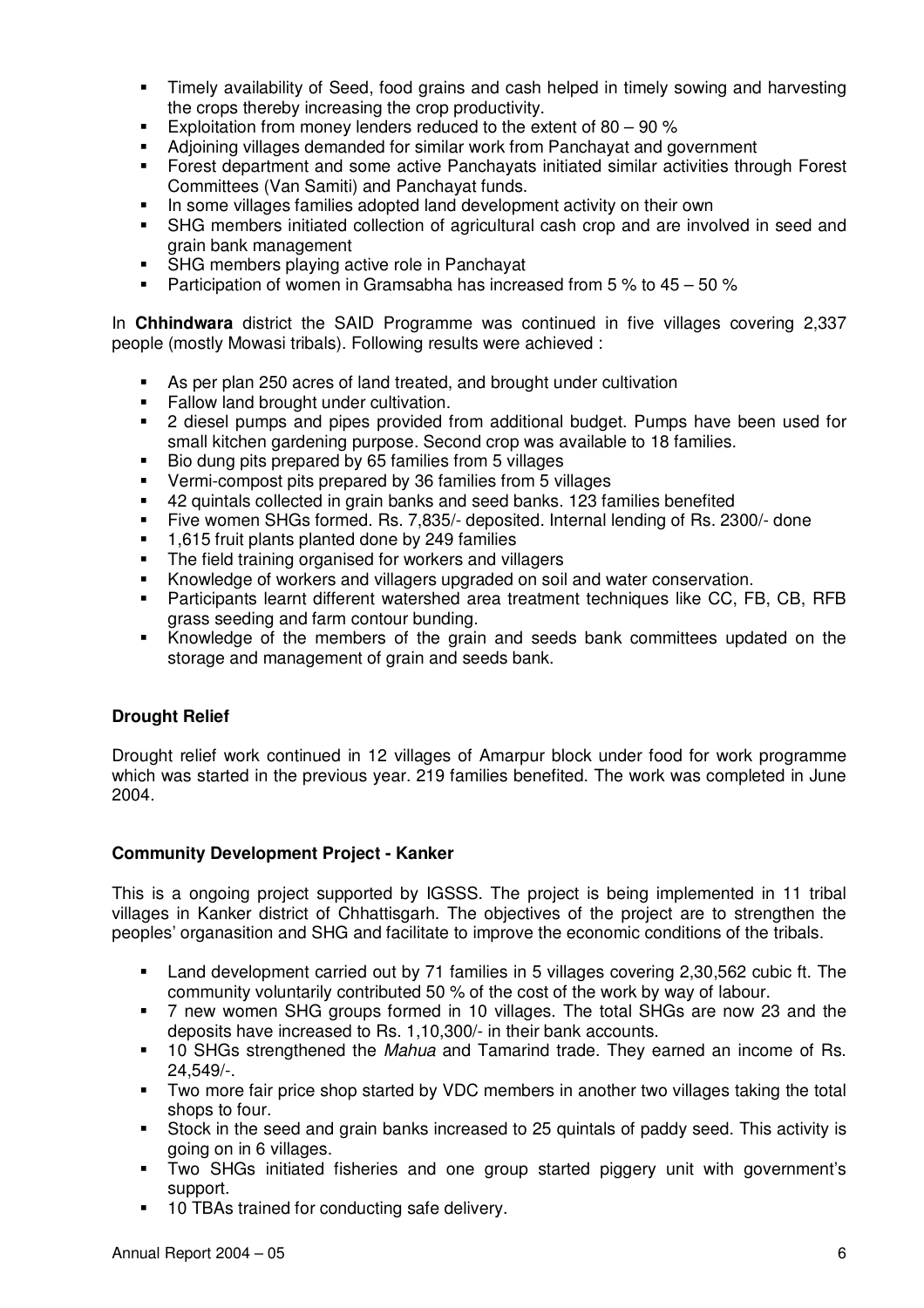People's participation in village meeting has increased by 50 to 60 %. Women's participation has increased to  $40 - 60$  %. Dependency on outside market and money lenders reduced by  $60 - 70$ % due to internal lending of SHGs. NIWCYD has started withdrawing from the project villages and planning to intervene in 12 new villages.

#### **Food security and irrigation for tribal farmers**

This project was started in 2 villages in Kanker district, CG from July 2003 with support from AFPRO, Raipur. The project targets the poorest men of the villages and strives to sensitize the people on gender issues with community participation at all levels.

To begin with the community was made aware of the programme, VDC and women SHGs formed, construction of community centre started, construction of pond and approach roads initiated, Balwadi started for 30 poor tribal children, trainings and exposures organised for land development, organic farming, capacity building of VDC members and women SHGs.

The achievements of the project are –

- **Two water structures developed for irrigation**
- Seed and Grain banks established in two villages with 12 quintals of grains.
- Three women SHGs formed and they started started Mahua collection and marketing
- 23 acres of farm bunding completed for 23 families.
- **Committees of PRI activated.**

#### **Human rights project for livelihood**

This project was to support the people rehabilitated from the Totladoah dam colony in Ramtek block of Nagpur district. The project started in March 2003 with support from SwissAid, Mumbai.

The aim of this project was to generate sustainable income, restoration options for the eligible displaced persons so that the people start earning to an extent that they are above poverty line and the affected families regenerate the destroyed resources and manage them for meeting their livelihood needs

Different activities carried out were -

- **•** Completion of land development work for kitchen gardening
- **Support for agriculture through seeds**
- **Strengthening of established SHGs and fisheries**
- **Promotion and linkages with government welfare schemes**

Output of the project was -

- Seven quintals of seeds of soya been, pulses, etc. was provided to 35 families
- During the lean period provided employment for livelihood thereby stopped working migration of 225 families.
- 45 acres of land provided by the government to 325 displaced families. The procedure of land titles is initiated by the local group

The people in the new settlement with support from local group are now liaison with the government for their employment and livelihood issue.

#### **Fostering Livelihood by Promotions of NTFP Based Income Generation Activities for Poverty Alleviation in Mandla and Dindori District, M.P.**

This project was supported by CIDA and was initiated in Jan, 2005 in 13 villages of Mandla and Dindori district, MP. Following activities were initiated under the project –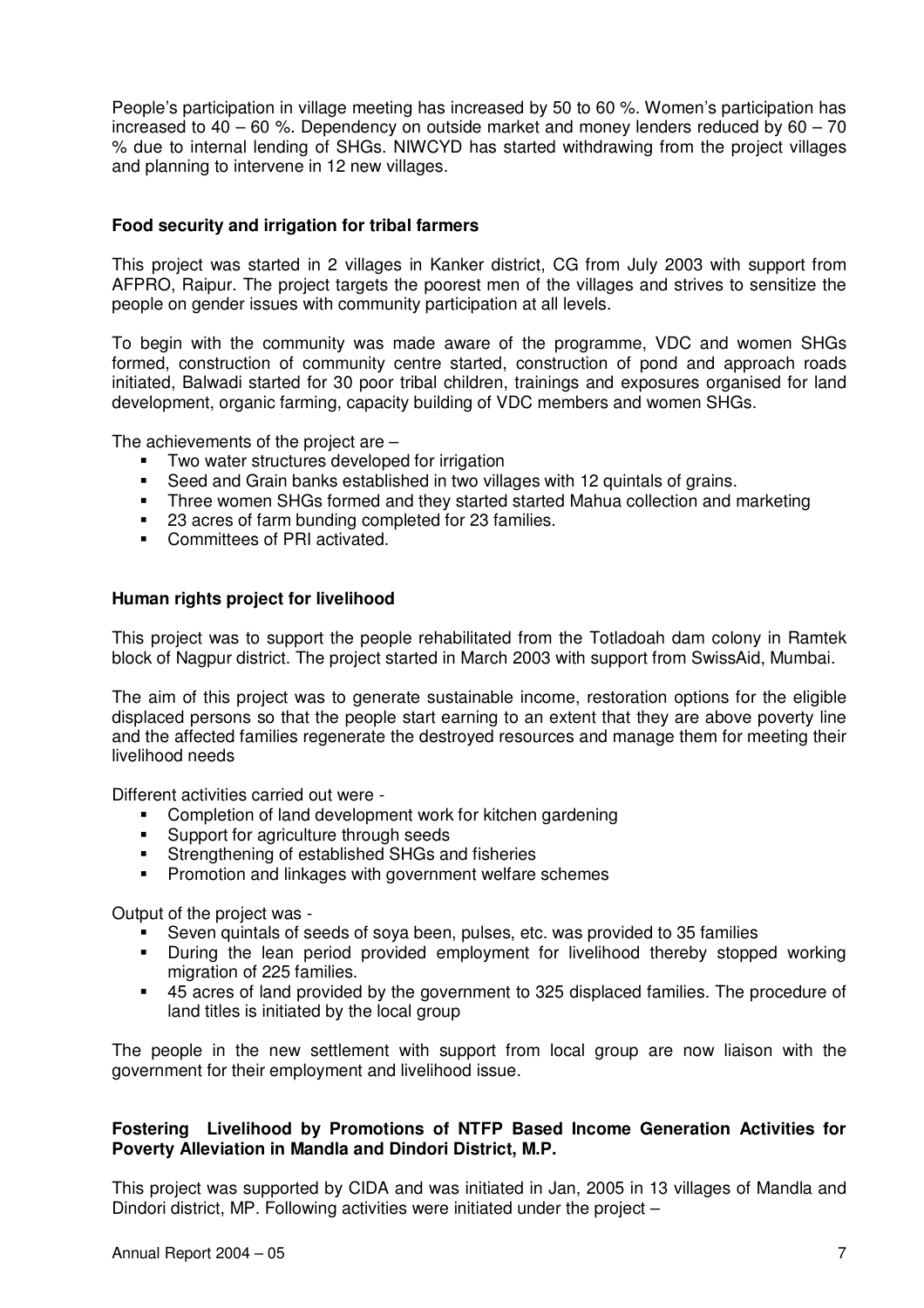- **Meetings conducted with women groups in all villages**<br>**EXAC Training**
- SHG Training
- **EDP Training**
- **Skill Training Trades**
- **Establishment of NTFP Trades**
- Plate & Bowl manufacturing
- **Broom making**

# *Child Development Projects*

## **Bachpan project, Bhopal**

The Bhopal regional office initiated Bachpan as the Action Aid India project in the year 2001 & handed over to NIWCYD in 2002. Realizing that the daily needs of children living in deprived conditions are not met, Bachpan meaning 'Childhood', was initiated to facilitate the process of ensuring rights of the children in the city of Bhopal and Itarsi. The project was designed keeping in view the child rights framework. Its mission is to address the rights of individuals, here mainly children, who suffer the densest denial of rights. Bachpan in 2004 has worked on three different levels:

- Strengthening and sensitization of community based structures on children's issues.
- Networking with Non-Governmental Organization (NGO)
- **Advocacy with Government departments.**

## 1 Campaign for Universalizing Education

Past experiences of 2 years regarding enrolment of children in formal system of education helped us in building a moment towards universalizing education in the project area. We had thought to cover the whole project area in this campaign so that children can have access to the primary education. Various initiatives taken in this regards includes Pratham initiative in the project area, training programs for community workers, Enrolment campaign in 9 slums of project and networking with the concerning government department at different levels. The major concern of this year campaign was led on the working children of the project areas. Various activities pertaining to the issue are:

• Education Program with Pratham-

Under the Pratham collaboration, 43 centers were initiated to cover all children within the framework of education. We followed a systematic approach of conducting a baseline survey of children who had never been to school and school dropouts. After the identification of children we selected the teachers from the community and these teachers themselves started their community centers.

• Enrolment:

School enrolment campaign started in the month of June with the objective of mainstreaming the children in schools. The enrollment drive was a real success. The partnership with Pratham was helpful in developing interest among the children towards education and schools. The parents of the children are also motivated through home visits & children have shown a great enthusiasm for joining the school. The database of the enrolled children is as shown in table No.1.

## **Thank you Didi** (Thank you sister) … … …

I am Baby Malti , a 6 years girl of Mira Nagar, was having problem in my left eye. One day I have shown my eyes to Savita didi who comes to teach us in our community and asked. Didi kya ye theek nanhi ho sakti (Is this can not be corrected and she replied I will see to it. After few day Savita didi came up with the information that a free camp is going to be held in Bhopal which is going to be organized by Sewa Sadan hospital and district blind relief association Bhopal. Didi brought me to the hospital for checkup and doctors suggested to operate the eye. My eye have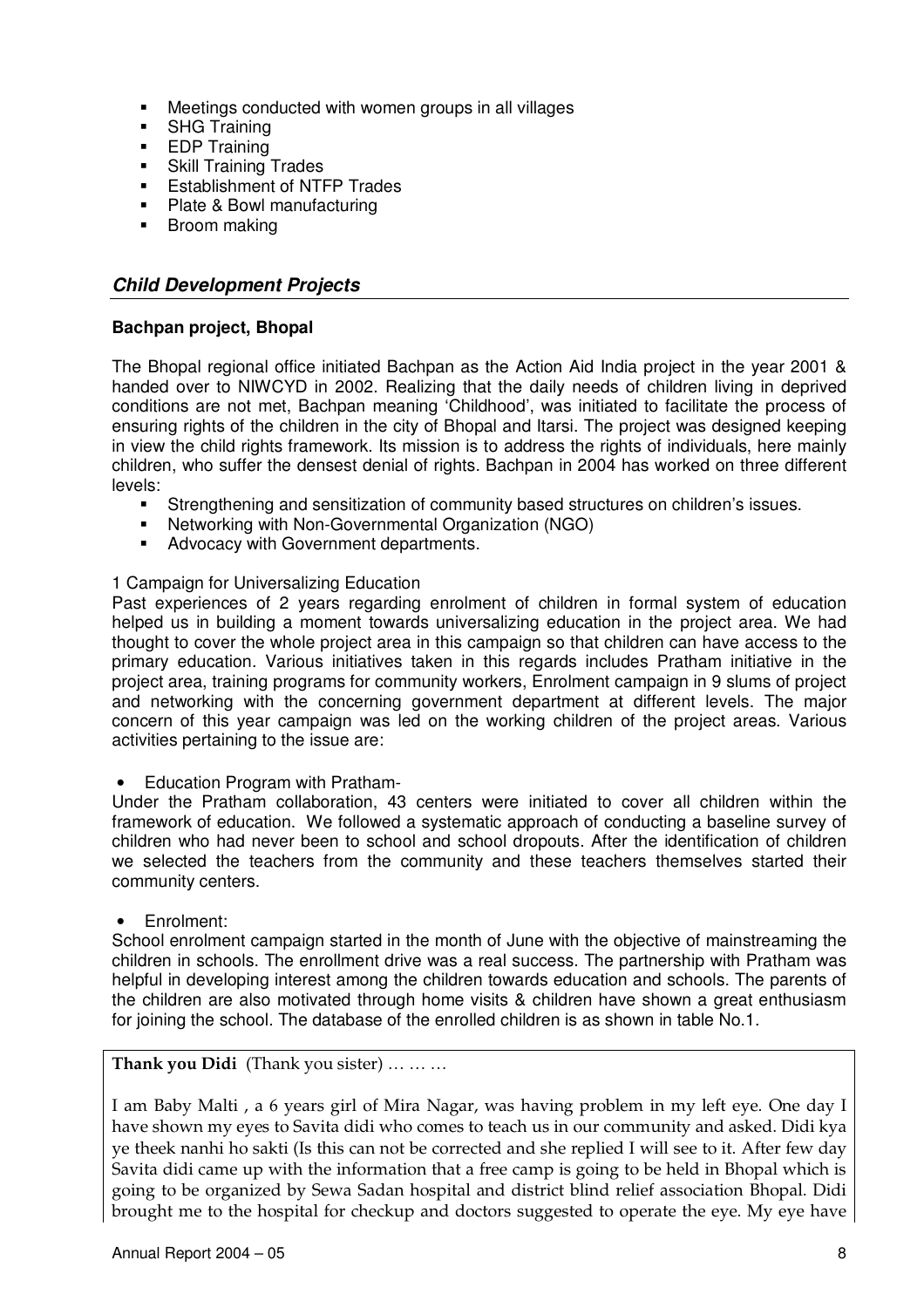got operated and doctors suggested that in later stage we would transplant duplicate eye. Now I am feeling better.

Her father Bhaiyalal is also happy of this medical assistance provided to her daughter. Now he is regular attendant of our programs with his family.

| Sr.            | Name of<br>Community | <b>Enrollment of Dropouts</b> |        | Enrollment of children never<br>been to school |        | Total<br>Enrollment |
|----------------|----------------------|-------------------------------|--------|------------------------------------------------|--------|---------------------|
|                |                      | Male                          | Female | Male                                           | Female |                     |
| l1             | Indira Nagar         | 21                            | 6      | 17                                             | 38     | 82                  |
| 2              | Karond               | 15                            | 17     | 52                                             | 50     | 134                 |
| lЗ             | Mira Nagar           | 3                             |        | 3                                              | 22     | 35                  |
| $\overline{4}$ | P C. Nagar           |                               | 9      | 9                                              | 22     | 47                  |
| 5              | Laxman Nagar         | 9                             | 6      | 13                                             | 5      | 33                  |
| 6              | Sabji Faram          | -1                            | 9      | 5                                              |        | 36                  |
| 17             | Sarswati Nagar       | 2                             | 3      | 3                                              | 4      | 12                  |
| 8l             | Gulab Nagar          | 2                             |        | 4                                              | 11     | 18                  |
|                | Total                | 70                            | 58     | 106                                            | 163    | 397                 |



Rag picking Girls at Educational Activity Centre – Mira Nagar

## **Other Activities:**

**1 Pulse polio program:** Pulse polio awareness program was organized in two phases first on 4th April & 23rd of May in which 1300 children benefited and in second phase 1800 children were benefited. This program was organized in collaboration with UNICEF & MPVHA, Bhopal office. Adolescent girls groups & child development groups of respective communities were trained and involved in whole program. They are organized as "Pulse Polio Tolies (groups)" who are given the responsibilities to bring the children to their booths.

**2. Awareness program on tobacco:** A program was organized to aware the community people on the bad effects of tobacco eating on 31st May (No tobacco day). For the first time, the community workers planned the whole program in their respective areas by the involvement of children. They have organized drawing competitions, dramas, & rallies on the issue. About 300- 400 children participated in the programs from different areas of the project. The children were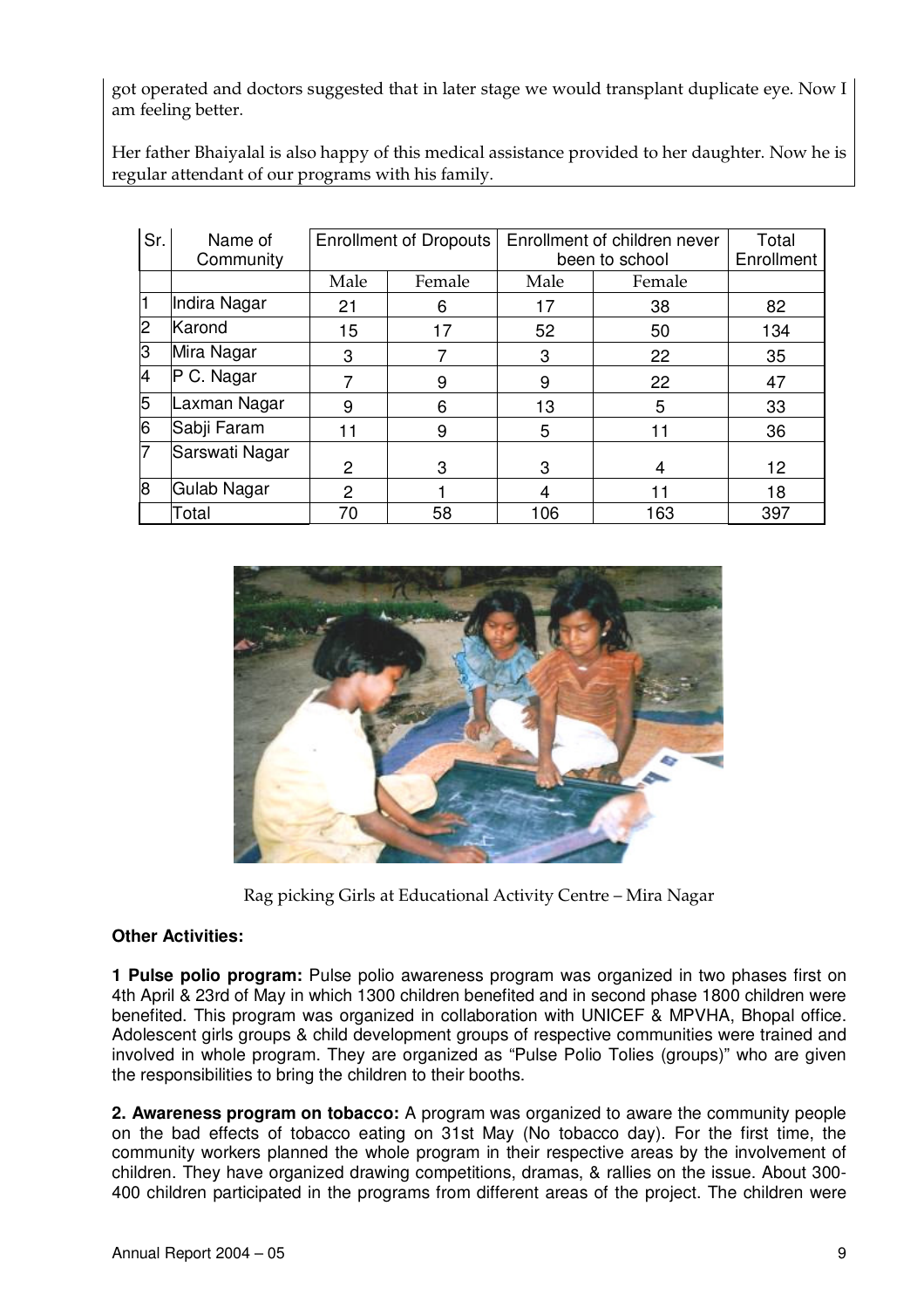also shown documentaries on the impact of tobacco eating. The child development group decided to promote the children who will quit the habit of gutkha eating while joining the CDG.

## **Networking and Linking:**

- 1. CACL: Campaign against child labor is a national network of different organizations campaigning against child labor. Bachpan has represented its concerns of child labor twice in CACL western region workshop held at YUVA campus Mumbai and National Meet, which was held in GOA.
- 2. CAGCL-HASTAKSHEP: Campaign against girl child labor- Hastakshep is a state level network of organizations in MP working towards eradicating girl child labor. This network came into existence with the efforts of NIWCYD by organizing 3 meetings and 1 state level workshop including organization from Chattisgarh state. Bachpan as project of NIWCYD Bhopal regional office represented itself in the campaign.
- 3. Right to food Campaign: Bachpan represented it self in state level hearing on right to food held in Bhopal this year. We have raised the issues relating to urban scenario during the hearing.

#### **Initiative With the Platform Children**

#### • **Platform Initiative:**

Platform program was started since October this year. After the recruitment of the staff we have strategize the whole program into 4 steps

- 1. Selection of railway stations for child PPA.
- 2. Staff orientation o PPA techniques.
- 3. Child PPA on selected platforms.
- 4. Interventions.

#### **Selection of railway stations for child PPA**

For selection of PPA sites and taking an overview of the situation we have visited Major railway junctions of MP i.e. Gwalior, Indore, Katani, Jabalpur, Ujjain, Ratlam and Bhopal.

| <b>Railway Station</b> | Children on station |       | Children in custodial home |           |                           |
|------------------------|---------------------|-------|----------------------------|-----------|---------------------------|
|                        | <b>Boys</b>         | Girls | <b>Boys</b>                | Girls     | Children from<br>platform |
| 1. Gwalior             | 10                  | --    | 25                         | Nil       |                           |
| 2. Indore              | 05                  |       | 34                         | Nil       | 16                        |
| 3. Katani              | 40                  | 10    | NA                         | <b>NA</b> | <b>NA</b>                 |
| 4. Ratlam              | 15                  | Nil   | 27                         |           | 07                        |
| 5. Bhopal              | 25                  | 15    | 52                         | 51        | 23                        |
| 6. Ujjain              | 40                  | 10    | 44                         |           | 14                        |
| TOTAL                  | 145                 | 35    | 155                        | 51        | 71                        |

## **Child PPA :**

Two teams of 6 members conducted platform Children Participatory Poverty Assessment. They have completed the whole child PPA exercise at 7 different locations in 15 days during the month of December. During study it was thought to collect the information by applying participatory tools for data collection. Different tools applied by these team members are:

- o Daily schedule of children
- o Mobility map.
- o Seasonality.
- o Income –Expenditure analysis.
- o Livelihood analysis.
- o Problem analysis.
- o Well being ranking.
- o Cause and effect analysis etc.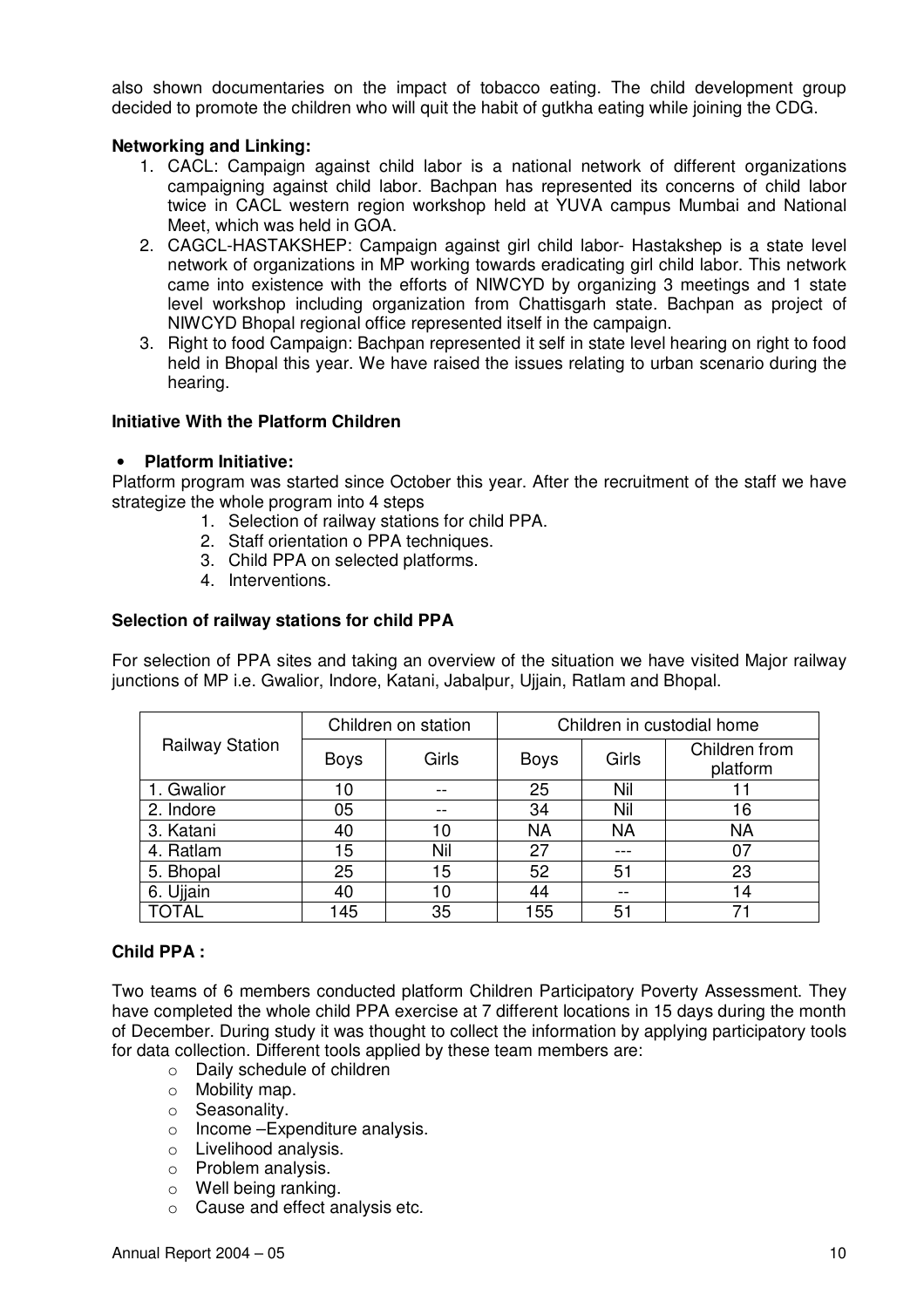Ujjain, Katani, Betul, Khandawa and Ratlam also gave more or less same picture. These places report analysis is in process but briefly the outcomes of these exercises are summarized as:

- Maximum of their time these children spent on work, search of food, addiction and on movies.
- Their mobility is towards the sources of food, addiction, market, talkies and children home.
- According to season, they face more problems during winter and rainy seasons due to lack of proper shelter and clothes with them.
- In winter there consumptions on addiction increases to cope up with the cold.
- Their needs change according to season i.e. in winter clothes and bedding and in rainy season shelter and food is their priority.
- The children who are addict of solution, whitener, gutkha and smoking they spent more money on these things then on food.
- Average income of a child on platform varies according to their age and livelihood. They earn from Rs. 50 to Rs. 300per day.
- Children who are involved in different addictions have more or less same livelihood.
- In Khandwa and Ratlam children are used to remove dead bodies and clean railway tracks, either by GRP or contractors.
- Girls on Bhopal and Katani platforms are involved in prostitution.
- In Bhopal children also earn livelihood by selling powder or brown sugar which they call *Ticket* in their language.
- They face major problems with GRP and RPF personnel's. Small children and new comers phase problems of different gangs on platform.
- The gang leader who engage these children in work also provides bail of children when he gets arrested by police after which the child have to work to return the amount of bail.
- They also face problems with platform sweepers as they disturb them during rest time.
- On Betul Platform a different group of boys and girls found. Boys earn livelihood through boot polish and girls through rag picking and bagging. Girls have their families residing near platform since 15-20 years. All boys on Betul platform belong to Dalit communities.
- The categories of children changes on platform according to their contacts with GRP, gangs livelihood & income, habits, and shelter facilities.
- Children on platform are called as *Tapories* in Bhopal.
- Children prefer those stations where large number of trains has their stoppage.

## **Major Achievements 2004:**

- $\circ$  1003 children are covered under Pratham initiative into the circle of education.
- $\circ$  Community participation is increasing day by day. Families are prioritizing children interests.
- $\circ$  Participation of children/ groups is enhanced in the issues of their concerns through the child development groups and adolescent groups.
- o Children raised their voices on various platforms like Balsunwai, rallies and street plays etc.
- o Community is sensitized about Girl child education.
- o Networking with Campaigns like CACL and MP network- CAGCL.

## **Creche cum Balwadi Programme**

The organisation is running 15 Creche cum Balwadi centres. Of these 10 centres are in Vidarbha, 3 in Madhya Pradesh and 2 in Chhattisgarh. 375 SC and ST children are benefited under this programme.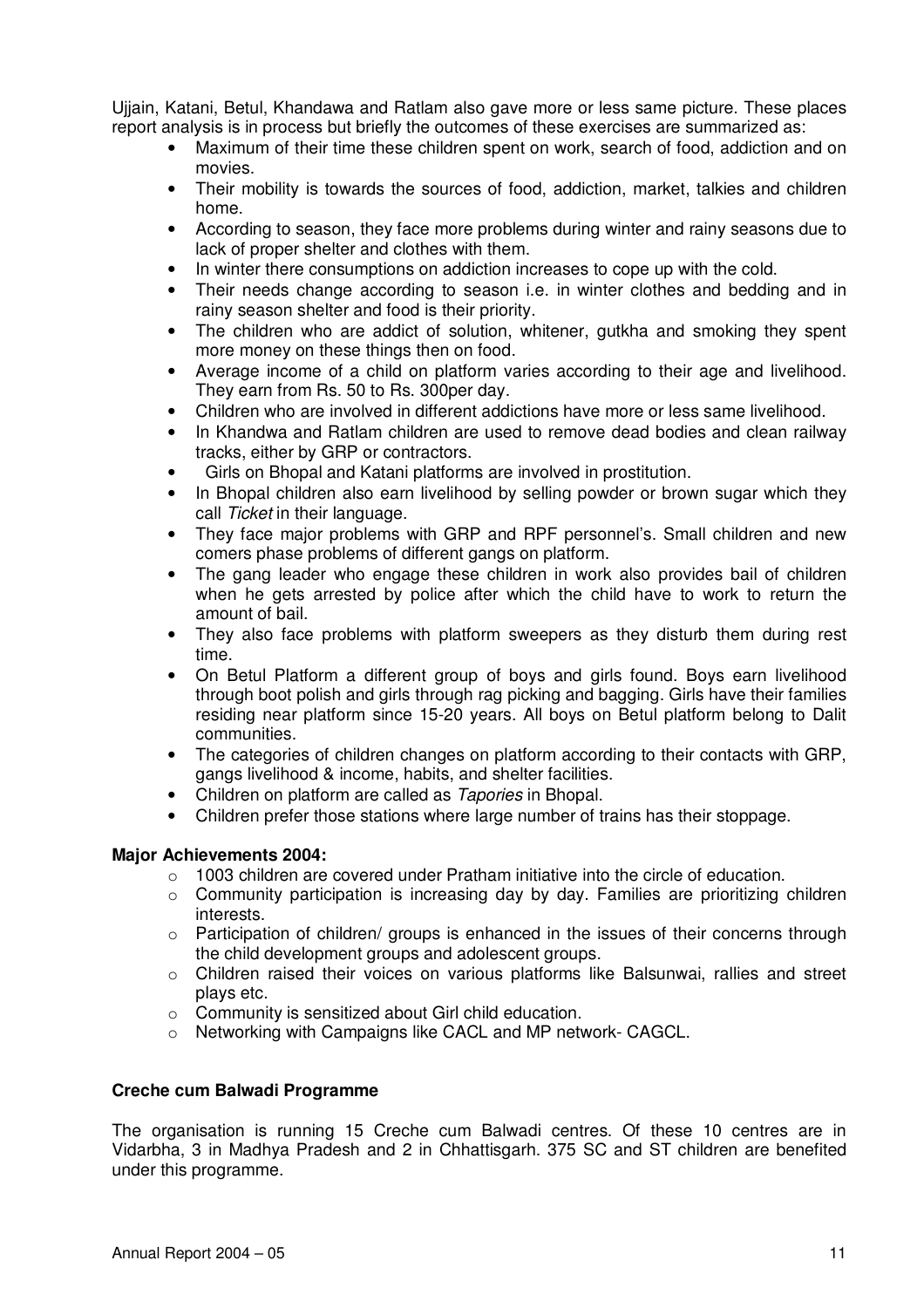# **Ankur Project - Home Based Neonatal Care (HBNC)**

Ankur project continued in 16 villages of Ramtek block of Nagpur district covering a population of 14,000. The project was supported by SEARCH, Gadchiroli. The Arogyadoots (VHW) continued their services to neonates and children.

During this year following activities were carried out :

- **NCS and VSS orientation trainings**
- **•** VHW orientation trainings
- **TBA** training
- **Service delivery**
- **Biannual Survey**

The village health worker (Arogyadoots) are providing services to the neonates as per the training provided to them. 19 Arogyadoots gained confidence and skills in handling the new born children after home deliveries. The VHW handled cases of low birth weight, hypothermia, birth asphyxia, sepsis, pneumonia and Vitamin K injection. As per the baseline the child mortality rate is reduced by 40 %.

## **Resource Centre**

NIWCYD has established a resource centre for NGOs and other peoples' organisations in Nainpur, district Mandla, MP. This centre is supported by own resources of the organisation.

The main activities include :

- Collection, analysis and dissemination of information on Government Resolutions, law and bills tabled in parliament and state assemblies
- **Strengthening people based campaigns**
- Networking amongst NGOs, academia and government officials

A number of NGOs have been taking advantage of the service provided by this centre.

## **Swayam Samarthan Project**

This project was launched in July 2003 in 450 villages of four districts of Madhya Pradesh. This is a network project lead by NIWCYD and partnered by five NGOs in Betul, Chhindwara and Betul districts. The project is supported by DFID under the Poorest Area Civil Society (PACS) Programme through Development Alternatives, New Delhi.

The overall project goal is "Building and strengthening people's institutions in 450 villages in Mandla, Dindori, Chhindwara and Betul districts of Madhya Pradesh; thereby enabling conservation and efficient use of their natural resources and benefits under government schemes".

Activities carried out during the year are –

- **Village level meetings with PRI Members, villagers**
- **Activation / Formation of Gram Sabha**
- **Entrepreneurship Motivational Campaigns**
- **NGO Chief Functionaries review meeting**
- **Establishment of Cluster Information Centre**
- Obtaining and disseminating information on government schemes
- **-** Capacity Building of Gramdoots
- **Baseline Survey**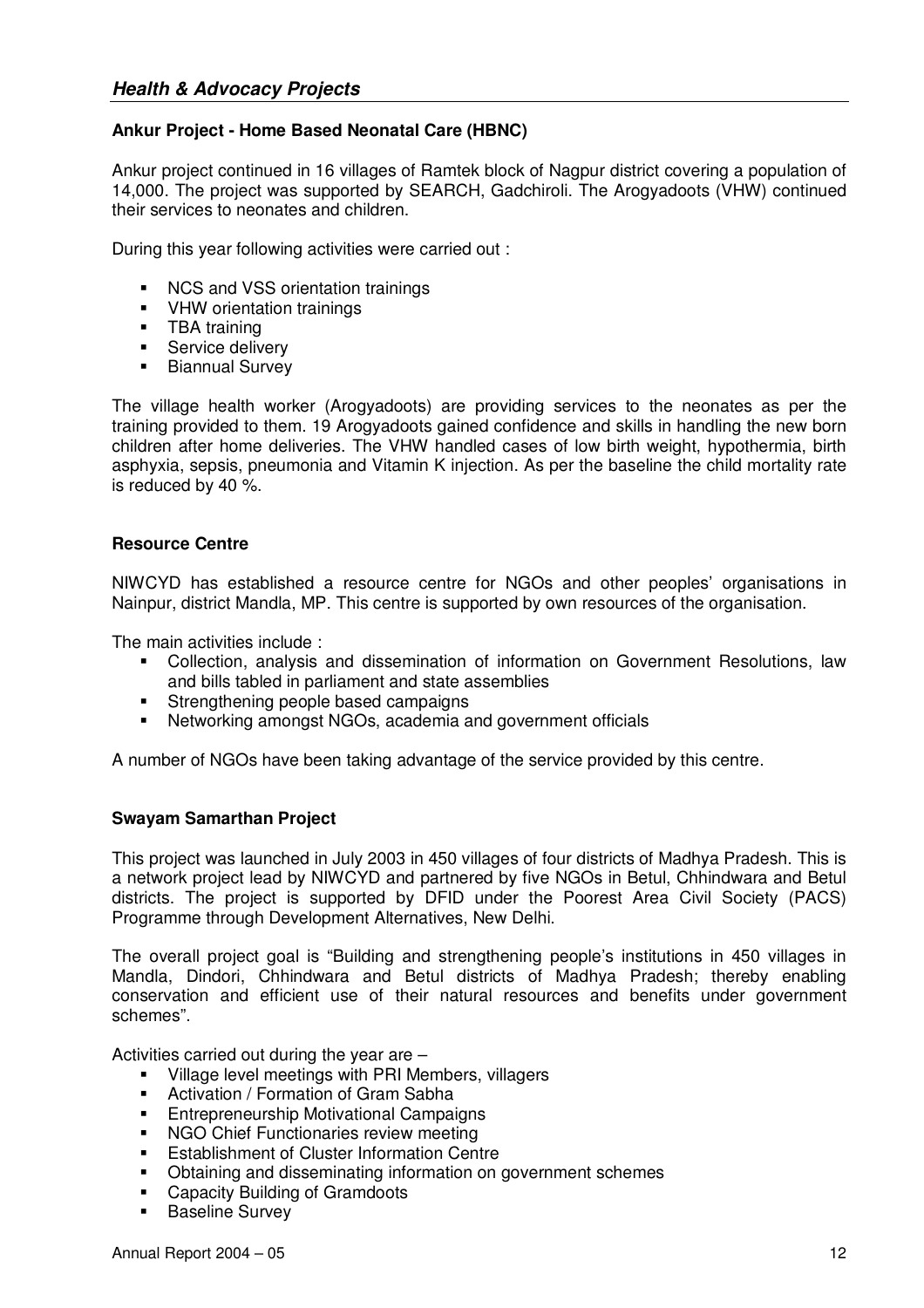- **PRA for felt needs of villagers**
- **Training of Field Workers**
- Cluster & Block Level Coordination with Govt. Agencies / Advocacy
- Media / state / central level advocacy meetings
- **EXEC** Cluster Level Monthly Review Meeting
- **Process / Photo Documentation**
- Reporting to PACS
- **Indigenous seed and grain bank campaign**
- **Entrepreneurship motivation camps**<br>Enterprise of SHG and farmers clubs
- Formation of SHG and farmers clubs
- **Training on appropriate agriculture**
- **Horticulture promotion**
- Training of SHG and PRI members

This project is first large project of NIWCYD involving capacity building of people and liaisoning with government in networking mode with NGOs in Madhya Pradesh. 450 village volunteers (Gramdoots) and team of 90 staff members trained to implement the project at grass root level.

Key achievements of the project are as follows –

- Under EDP promotion 357 proposals prepared, 104 proposals were sanctioned. 48 units were established with support from government schemes and 74 units were established with own resources.
- 390 new SHGs formed, 281 old SHGs reactivated. Out of total 671 SHGs, 496 are women, 113 are men and 62 are mixed SHGs. Key members of SHGs trained in managing the internal lending and IGP
- 671 SHG initiated 196 income generating activities
- Seed banks established in 240 villages and 145 grain banks established. 118 families were freed from the clutches of money lenders.
- 564 SHG members stopped taking support from money lenders due to internal lending within SHG.
- Migration of 268 families stopped completely and of 270 families reduced by two months.
- Increase in women's participation in 61 Gramsabhas. On an average 30 women attend Gramsabhas and raise local issues viz. health, drinking water, education, corruption, etc.
- **22 women Sarpanchs started taking their own decisions in Panchayat matters.**
- 294 parent teachers associations were activated.
- Baseline survey of 450 project villages completed. This started off the process of planning on different aspects like land treatment, drinking water, nistar land, anganwadi, employment, etc., by villagers.
- 142 farmers started vermicompost production and used the compost in their fields.
- 536 gramdoots (55 women and 481 men) identified in 450 villages and trained. They initiated work on local issues
- **160 landless groups formed**
- 231 farmers groups formed and 25 kissan clubs formed.
- **125 village forest committees activated**
- 34 forest committees and forest protection committees activated. They carried out different activities (approach road, illegal felling, etc.) in cooperation with forest department.

## **Legal Awareness for Tribal Women**

Three days legal awareness camp was conducted for tribal women at Kanker, Chhattisgarh. 60 women including PRI members participated in the camp. They were guided on legal issues by experts. This camp was organised by support of National Commission for Women, Govt. of India, New Delhi.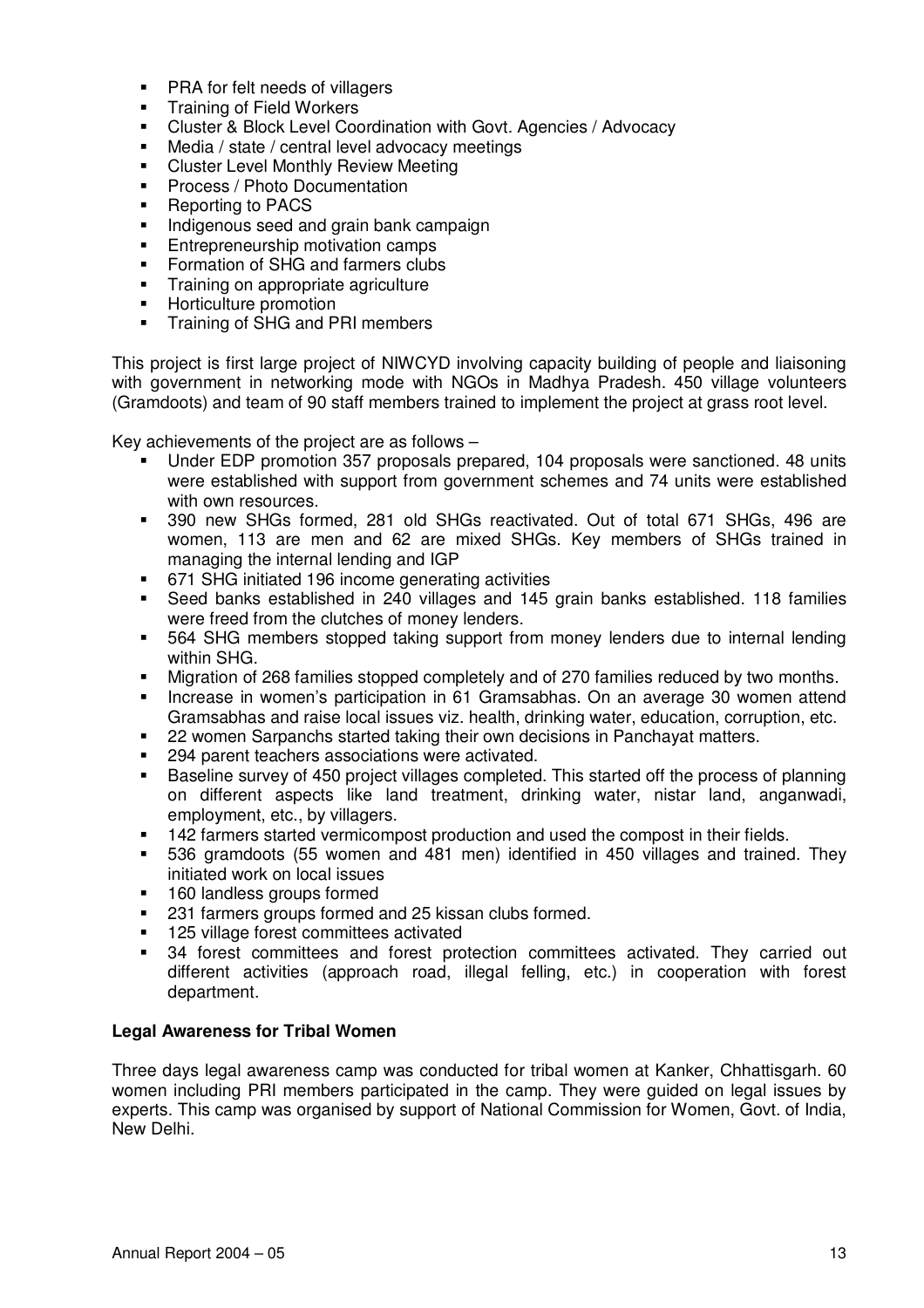# *Supporting Agencies*

The NIWCYD Governing Council wishes to acknowledge the support it has received from a variety of individuals and institutions in the year under report. This includes financial support from

- OXFAM (India) Trust, Lucknow
- Indo German Social Service Society (IGSSS), Bhubaneshwar
- Swiss Aid, Mumbai
- **AWO, Germany**
- **Terre des Hommes (TdH), Pune**
- ActionAid India, Bhopal
- **DFID through Development Alternatives, New Delhi**<br>**SEARCH** Gadchiroli
- SEARCH, Gadchiroli
- **-** AFPRO, Raipur
- **Pratham Mumbai Education Initiative, Mumbai**
- **Canadian High Commission, CIDA, New Delhi**<br> **E.** National Commission for Women, Goyt, of India
- National Commission for Women, Govt. of India, New Delhi

and Technical support from

- GreenEarth Social Development Consulting Pvt. Ltd.
- National Environment Engineering and Research Institute (NEERI), Nagpur
- **SEARCH, Gadchiroli**
- **•** Pratham, Mumbai

The governing council also wishes to thank the staff, volunteers and various technical associates who have contributed greatly to its programmes and mission.